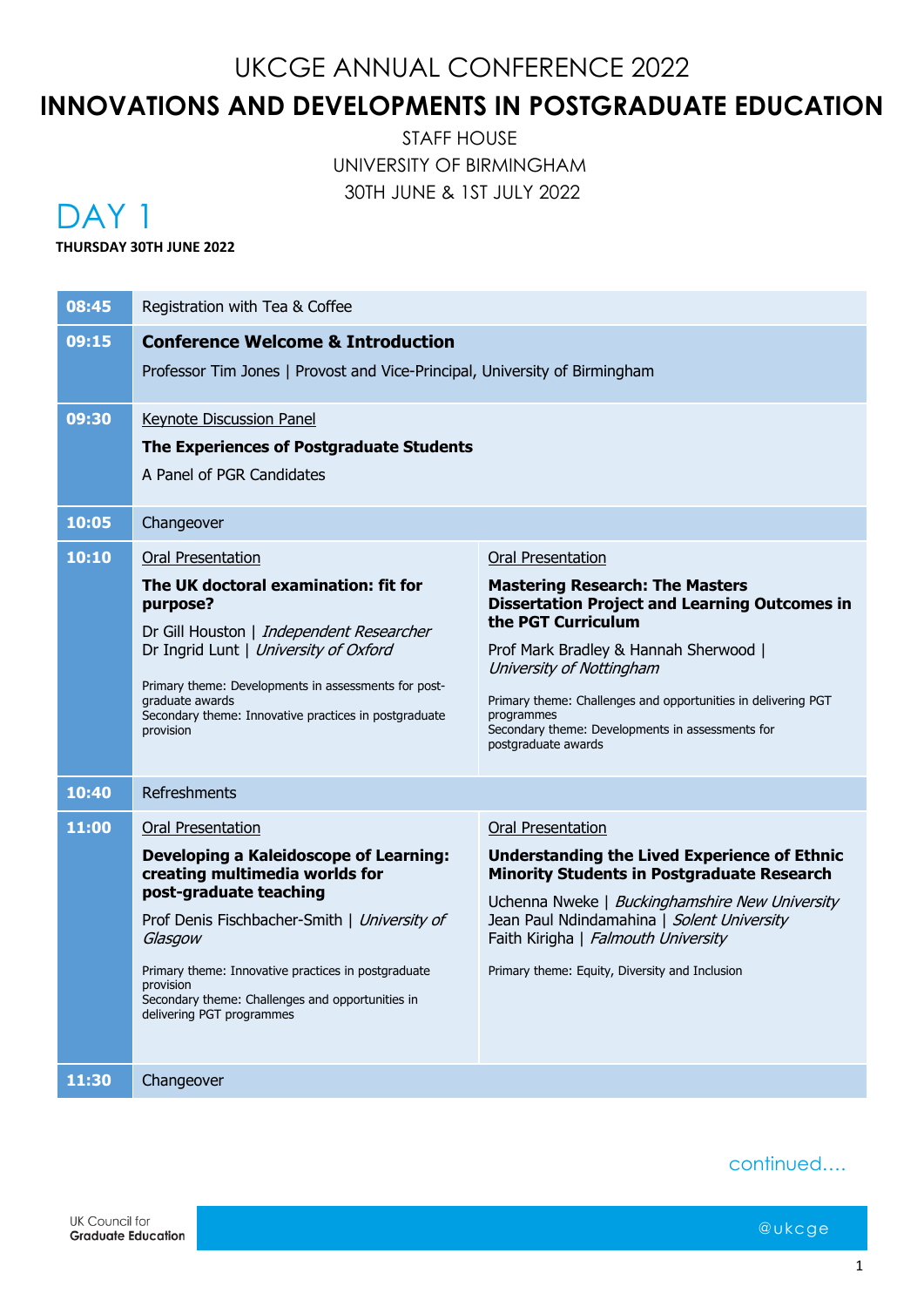#### **THURSDAY 30TH JUNE 2022**

DAY 1-Continued

| 11:35 | Workshop                                                                                                                                                                                                                                                                                                                                                                                                                                                                                          | <b>Small Group Discussions</b>                                                                                                                                                                                                                                                       |  |
|-------|---------------------------------------------------------------------------------------------------------------------------------------------------------------------------------------------------------------------------------------------------------------------------------------------------------------------------------------------------------------------------------------------------------------------------------------------------------------------------------------------------|--------------------------------------------------------------------------------------------------------------------------------------------------------------------------------------------------------------------------------------------------------------------------------------|--|
|       | Developing personas to increase<br>inclusion in your curriculum<br>Katie Stripe & Katie Dallison   Imperial College<br>London<br>Primary theme: Equity, Diversity and Inclusion<br>Secondary theme: Innovative practices in postgraduate<br>provision                                                                                                                                                                                                                                             | <b>Session 1</b><br>See p9 for the list of discussions.                                                                                                                                                                                                                              |  |
| 12:35 | Lunch<br>including lunchtime discussion sessions for the Deans & Directors of Graduate Schools Network and the<br><b>Graduate Education Managers Network.</b>                                                                                                                                                                                                                                                                                                                                     |                                                                                                                                                                                                                                                                                      |  |
| 13:45 | <b>Oral Presentation</b><br>Learners, Leaders, Educators: A Staff-<br><b>Student Collaboration with Real-World</b><br><b>Impact</b><br>Emilie McSwiggan, Dr Neneh Rowa-Dewar,<br>Dr Ruth McQuillan, Prof Evropi Theodoratou,<br>Marshall Dozier, Kayla Ostrishko, Dr Emma<br>Farfan de los Godos & Nadege Atkins  <br>University of Edinburgh<br>Primary theme: Innovative practices in postgraduate<br>provision<br>Secondary theme: Innovations in researcher development<br>and career support | <b>Oral Presentation</b><br><b>Professional Development Planning in 3 steps</b><br>Dr Karen Clegg & Dr<br>Dominika Butler   University of York<br>Primary theme: Innovations in<br>researcher development and career support<br>Secondary theme: Support for<br>Research supervision |  |
| 14:15 | Changeover                                                                                                                                                                                                                                                                                                                                                                                                                                                                                        |                                                                                                                                                                                                                                                                                      |  |

continued….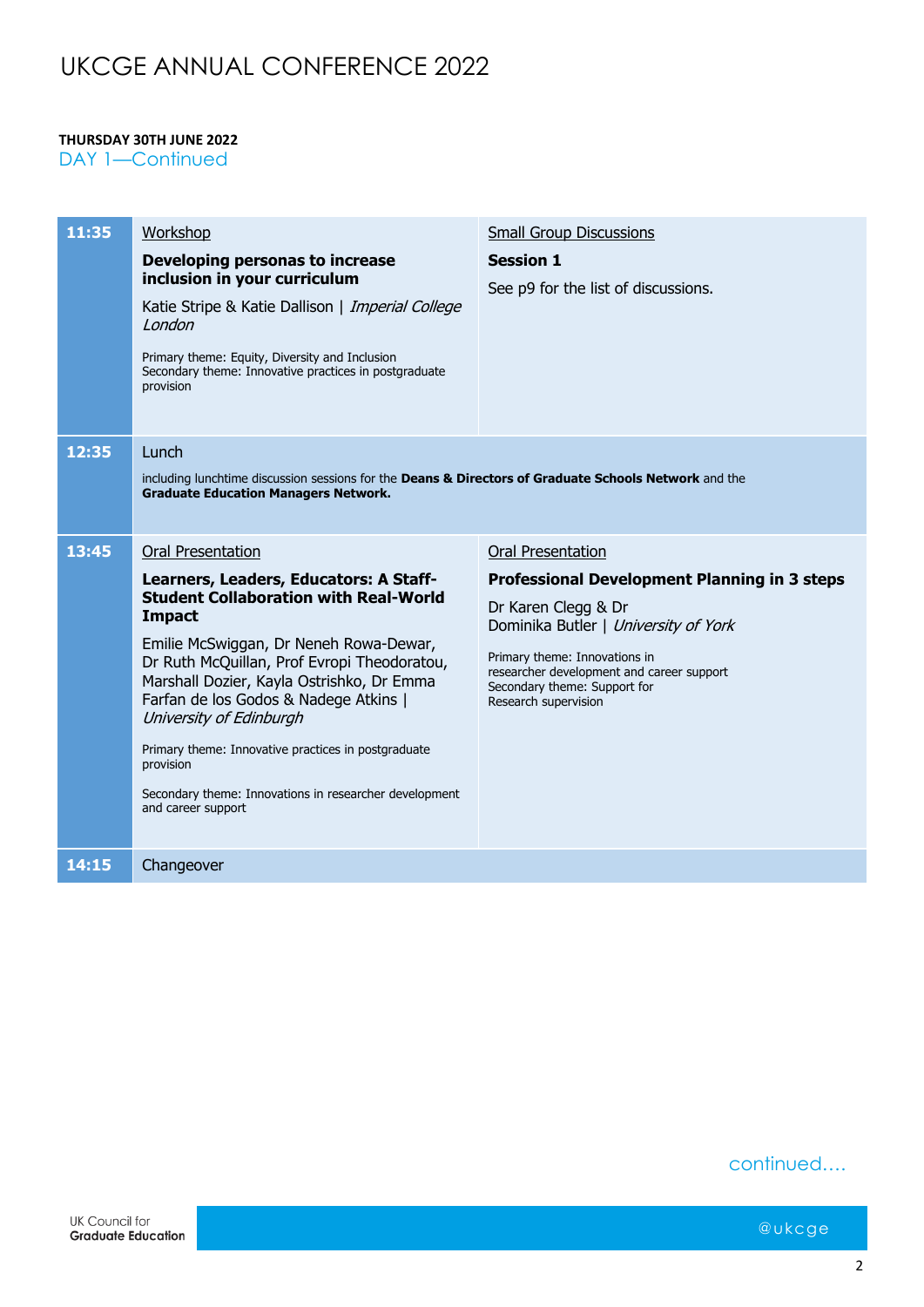#### **THURSDAY 30TH JUNE 2022**

DAY 1-Continued

| 14:20 | <b>Oral Presentation</b>                                                                                                                                                                                                                                                                                                                                          | Workshop                                                                                                                                                                                                                                                                                                                                                                                                |
|-------|-------------------------------------------------------------------------------------------------------------------------------------------------------------------------------------------------------------------------------------------------------------------------------------------------------------------------------------------------------------------|---------------------------------------------------------------------------------------------------------------------------------------------------------------------------------------------------------------------------------------------------------------------------------------------------------------------------------------------------------------------------------------------------------|
|       | Learning to be an interdisciplinary<br>researcher through experiential group<br>projects<br>Dr Zoe Handley   The University of York<br>Primary theme: Innovations in researcher development and<br>career support<br>Secondary theme: Challenges and opportunities in<br>delivering PGT programmes                                                                | <b>Equity, Diversity and Inclusion: Doing what</b><br>you can, where you are<br>Rachel Van Krimpen   University of Nottingham<br>Primary theme: Equity, Diversity and Inclusion<br>Secondary theme: Innovative practices in postgraduate provision                                                                                                                                                      |
| 14:50 | Changeover                                                                                                                                                                                                                                                                                                                                                        |                                                                                                                                                                                                                                                                                                                                                                                                         |
| 14:55 | <b>Oral Presentation</b><br><b>Supporting International PGT students'</b><br>critical thinking with situated and<br>authentic materials<br>Dr Julie Smith & Dr Andrew Drybrough  <br>University of Edinburgh<br>Primary theme: Innovative practices in postgraduate<br>provision<br>Secondary theme: Challenges and opportunities in<br>delivering PGT programmes |                                                                                                                                                                                                                                                                                                                                                                                                         |
| 15:25 | Refreshments                                                                                                                                                                                                                                                                                                                                                      |                                                                                                                                                                                                                                                                                                                                                                                                         |
| 15:45 | <b>Oral Presentation</b>                                                                                                                                                                                                                                                                                                                                          | 20:20 Presentations                                                                                                                                                                                                                                                                                                                                                                                     |
|       | <b>Innovating online: developing short</b><br>multiplatform, empowering peer-to-peer<br><b>PGR learning experiences</b><br>Alison Johnson & Dr Nicola Middleton  <br>University of Nottingham                                                                                                                                                                     | <b>Acculturation and English learning motivation:</b><br>focusing Chinese international PGT students in<br>the UK<br>Xuande Wu   The University of Edinburgh<br>Primary theme: Equity, Diversity and Inclusion                                                                                                                                                                                          |
|       | Primary theme: Innovative practices in postgraduate<br>provision                                                                                                                                                                                                                                                                                                  | Secondary theme: Challenges and opportunities in delivering PGT<br>programmes<br>followed by<br>Bridging the gap between certainty and<br>uncertainty: student-staff partnership in<br>research diversity and empowerment<br>Daisy Bao   the University of Edinburgh<br>Primary theme: Innovations in researcher development and career<br>support<br>Secondary theme: Support for Research supervision |

continued.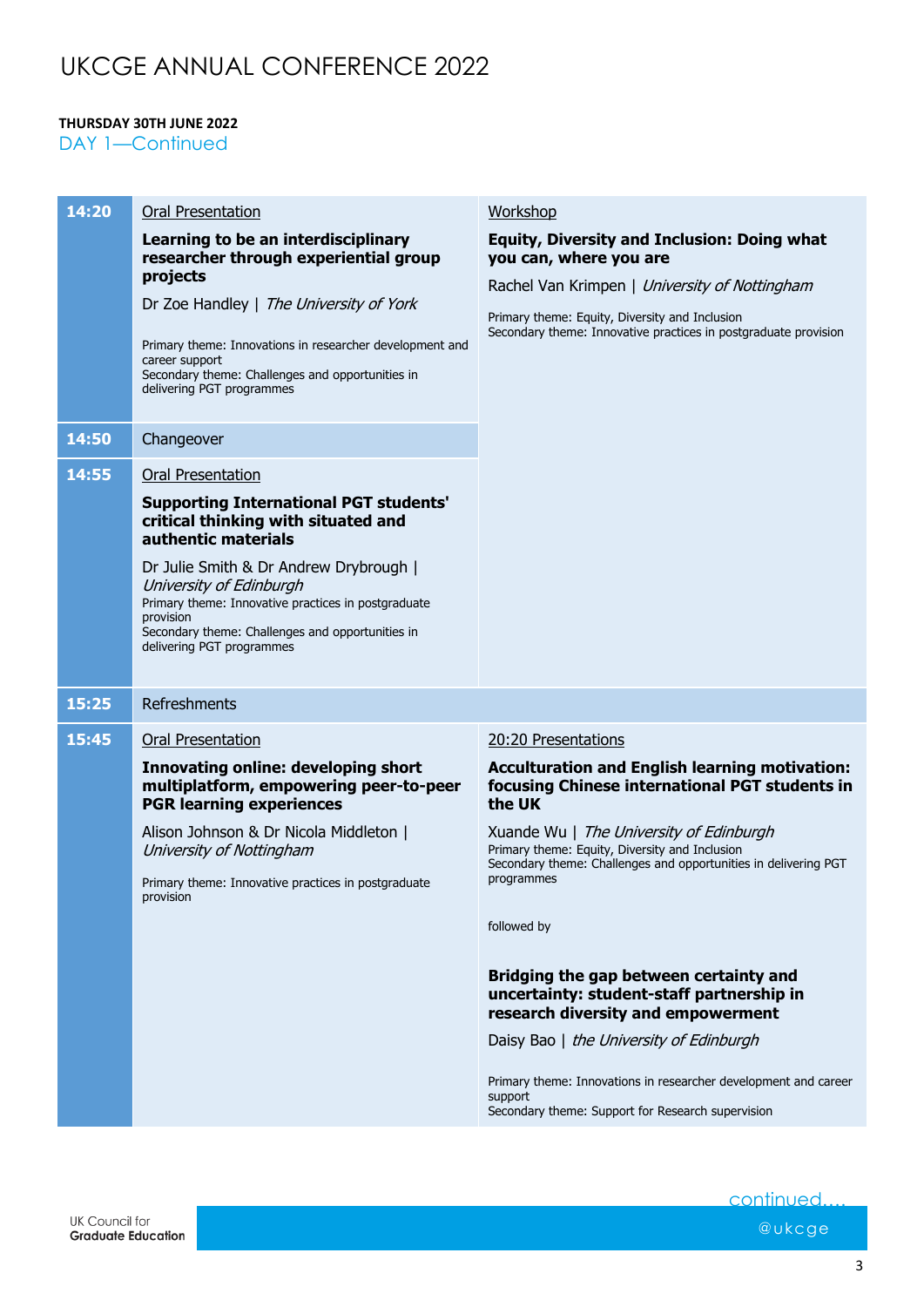#### **THURSDAY 30TH JUNE 2022**

DAY 1-Continued

| 16:15 | Changeover                                                                                                                                        |
|-------|---------------------------------------------------------------------------------------------------------------------------------------------------|
| 16:20 | The Professor Sir Bob Burgess Memorial Lecture<br><b>TBC</b><br>Professor Rosemary Deem   Professor Imerita, Royal Holloway, University of London |
| 17:00 | Close of Day 1                                                                                                                                    |

# CONFERENCE BBQ DINNER

#### **at Westmere House**

| 19:00 | <b>Pre-dinner Drinks</b>     |
|-------|------------------------------|
| 19:30 | <b>Conference BBQ Dinner</b> |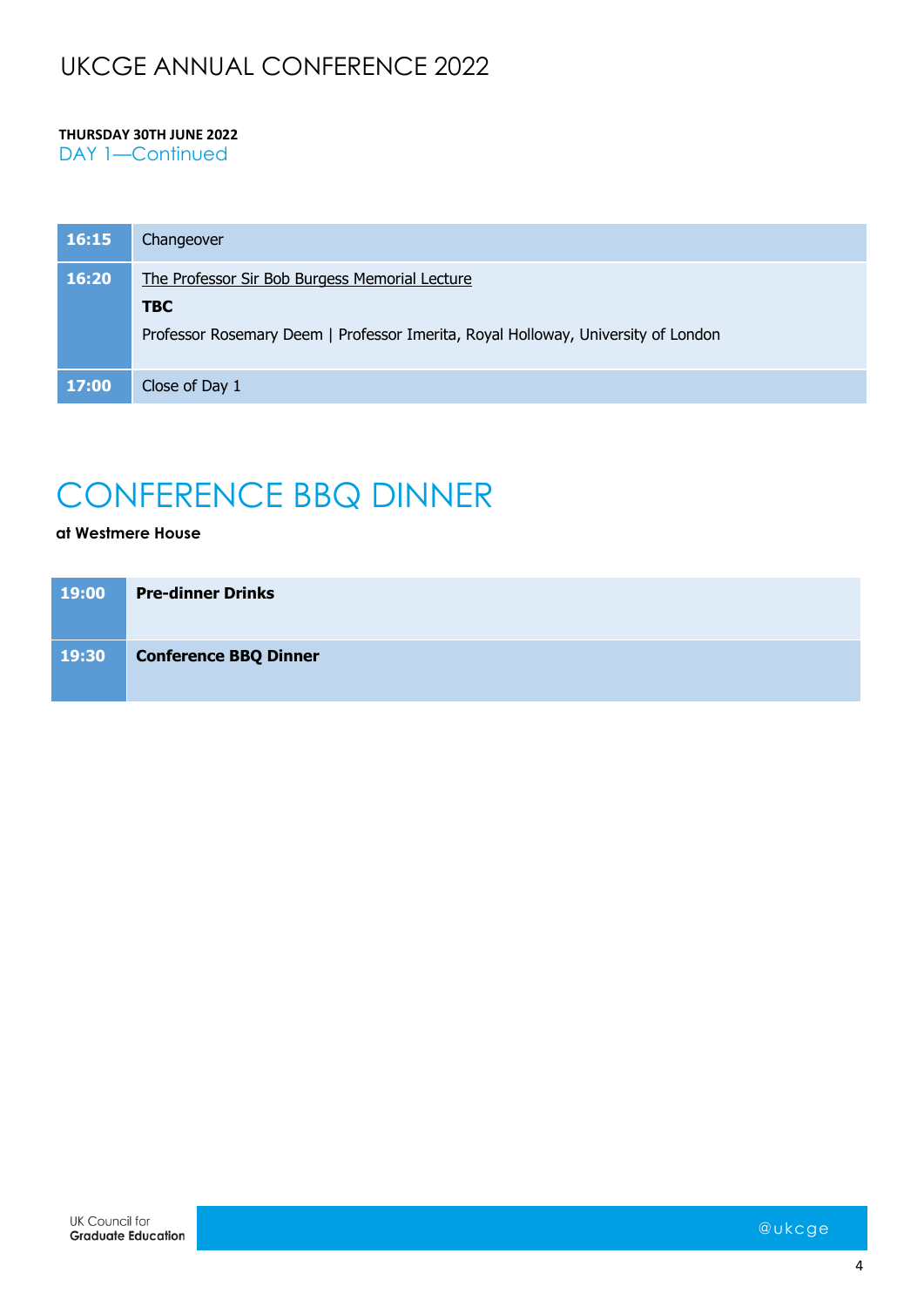### DAY<sub>2</sub> **FRIDAY 1ST JULY 2022**

| 08:45 | Day2 Registration with Tea & Coffee                                                                                                                                                                                                                                                                                                            |                                                                                           |
|-------|------------------------------------------------------------------------------------------------------------------------------------------------------------------------------------------------------------------------------------------------------------------------------------------------------------------------------------------------|-------------------------------------------------------------------------------------------|
| 09:00 | <b>Keynote Presentation</b><br><b>UKCGE Research Supervision Recognition Programme</b><br>Dr Stan Taylor   Durham University                                                                                                                                                                                                                   |                                                                                           |
| 09:20 | <b>Keynote Presentation</b><br>Structures and Strategy in Doctoral Education in the UK and Ireland<br>Dr Rebekah Smith McGloin   Nottingham Trent University<br>Carolyn Wynne   Coventry University                                                                                                                                            |                                                                                           |
| 09:40 | Changeover                                                                                                                                                                                                                                                                                                                                     |                                                                                           |
| 09:45 | Workshop<br><b>Challenges in Assessment at PGT Level</b><br>Dr Gale Macleod, Dr Donna Murray & Dr Neil<br>Lent   University of Edinburgh<br>Julie Brooks   St Andrews University<br>Primary theme: Developments in assessments for post-<br>graduate awards<br>Secondary theme: Challenges and opportunities in deliver-<br>ing PGT programmes | <b>Small Group Discussions</b><br><b>Session 2</b><br>See p9 for the list of discussions. |
| 10:45 | Refreshments                                                                                                                                                                                                                                                                                                                                   |                                                                                           |

#### continued….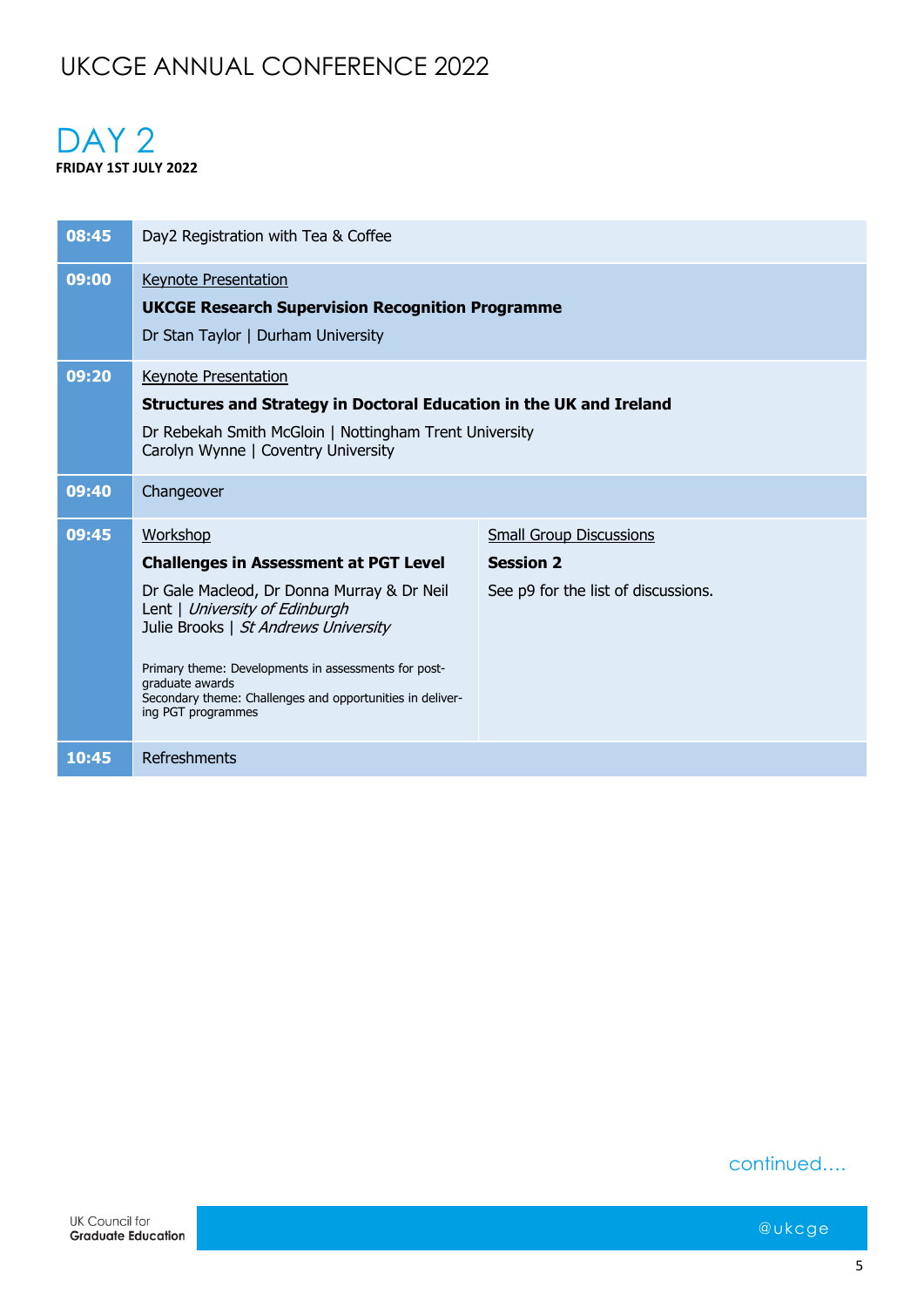#### **FRIDAY 1ST JULY 2022**

DAY 2-Continued

| 11:05 | <b>Oral Presentation</b>                                                                                                                                                                                                                                                                                               | Workshop                                                                                                                                                                      |
|-------|------------------------------------------------------------------------------------------------------------------------------------------------------------------------------------------------------------------------------------------------------------------------------------------------------------------------|-------------------------------------------------------------------------------------------------------------------------------------------------------------------------------|
|       | <b>Navigating opportunities and recognising</b><br>practice: Supporting Postgraduates who<br>teach<br>Dr John Kirkman & Sara Hattersley   University<br>of Warwick<br>Primary theme: Innovations in researcher development and<br>career support<br>Secondary theme: Innovative practices in postgraduate<br>provision | <b>Developments in the Doctoral Examination in</b><br>the UK<br>Prof Stan Taylor   Durham University<br>Primary theme: Developments in assessments for postgraduate<br>awards |
| 11:35 | Changeover                                                                                                                                                                                                                                                                                                             |                                                                                                                                                                               |
| 11:40 | <b>Oral Presentation</b><br><b>Experiences of Postgraduate Research</b><br><b>Supervision: Exploring results from PRES</b><br>2021<br>Maddie Pitkin   Advance HE<br>Primary theme: Support for Research supervision                                                                                                    |                                                                                                                                                                               |
| 12:10 | Lunch                                                                                                                                                                                                                                                                                                                  |                                                                                                                                                                               |
| 13:00 | <b>Keynote Presentation</b><br><b>TBC</b><br>Professor Doug Cleaver   Sheffield Hallam University & Chair, UKCGE Executive Committee                                                                                                                                                                                   |                                                                                                                                                                               |
| 13:30 | Changeover                                                                                                                                                                                                                                                                                                             |                                                                                                                                                                               |

continued….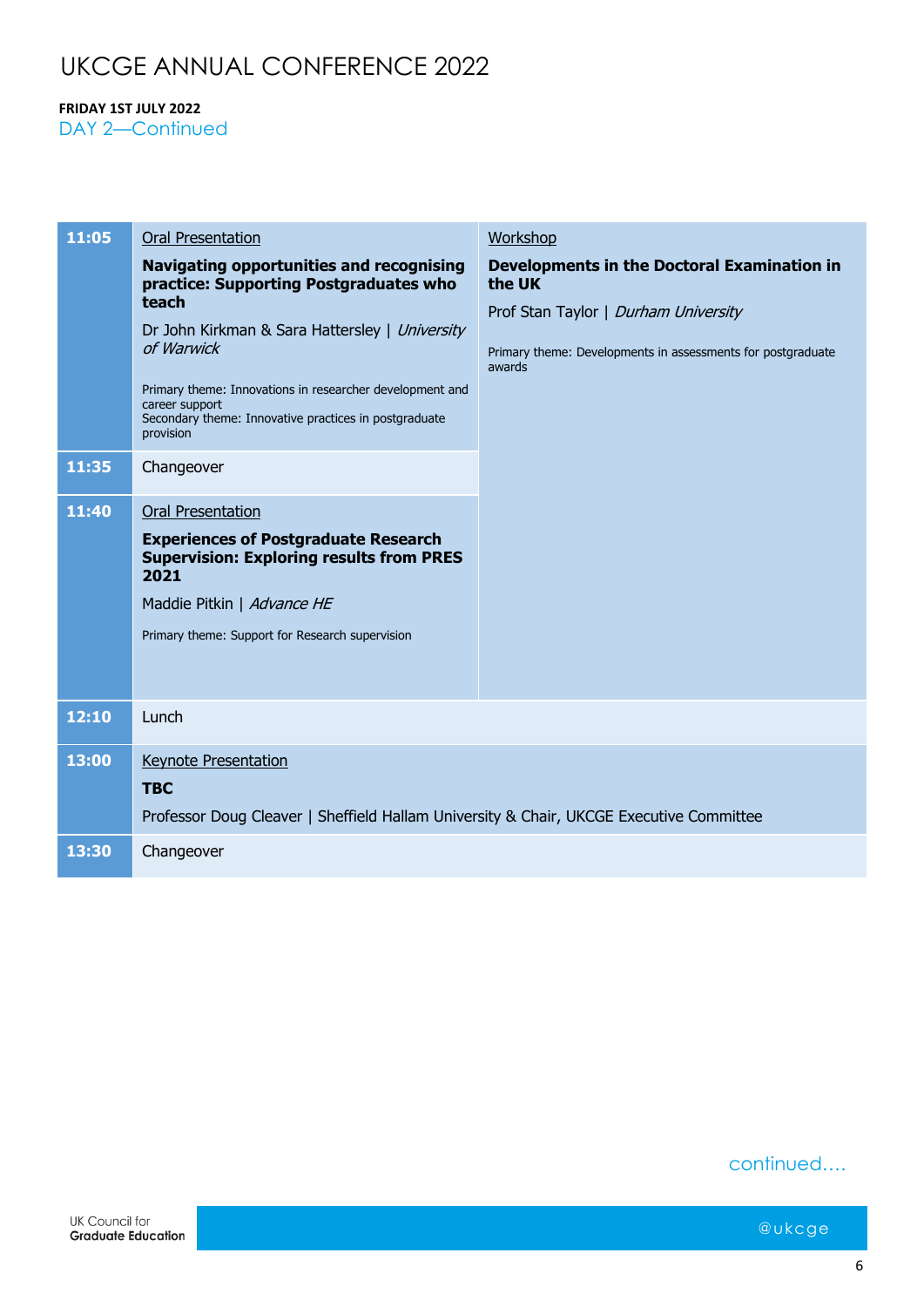#### **FRIDAY 1ST JULY 2022**

DAY 2-Continued

| 13:35 | <b>Oral Presentation</b>                                                                                                                          | Workshop                                                                                                                        |
|-------|---------------------------------------------------------------------------------------------------------------------------------------------------|---------------------------------------------------------------------------------------------------------------------------------|
|       | Spotlight on the skills development<br>journey: from implicit through explicit to<br>embedded.                                                    | <b>Pre-application Doctoral Communications:</b><br><b>Exploring Gatekeeping in Doctoral Admissions</b>                          |
|       | Dr Gillian Bishop & Victoria Jack   University of<br>York                                                                                         | Dr James Burford, Dr Emily Henderson, Dr Sophia<br>Kier-Byfield, Dr Dangeni & Ahmad Akkad   The<br>University of Warwick        |
|       | Primary theme: Challenges and opportunities in delivering<br>PGT programmes<br>Secondary theme: Innovative practices in postgraduate<br>provision | Primary theme: Equity, Diversity and Inclusion<br>Secondary theme: Support for Research supervision                             |
| 14:05 | Changeover                                                                                                                                        |                                                                                                                                 |
| 14:10 | <b>Oral Presentation</b>                                                                                                                          |                                                                                                                                 |
|       | The Liminality of Master's Study from<br><b>Teacher's Perspective</b>                                                                             |                                                                                                                                 |
|       | Xiaomeng Tian   University of Edinburgh                                                                                                           |                                                                                                                                 |
|       | Primary theme: Challenges and opportunities in delivering<br>PGT programmes                                                                       |                                                                                                                                 |
| 14:40 | Refreshments                                                                                                                                      |                                                                                                                                 |
| 15:00 | <b>Oral Presentation</b>                                                                                                                          | <b>Oral Presentation</b>                                                                                                        |
|       | The impact of the PG Loan Scheme on UK<br>domiciled participation and debt and                                                                    | <b>Supervisors and PGR Mental Health: Practising</b><br><b>Support Skills through Role-Play</b>                                 |
|       | funding concerns                                                                                                                                  | Dr Fryni Panayidou & Benjamin Priest   Queen Mary                                                                               |
|       | Dr Michelle Morgan   University of East London                                                                                                    | University of London                                                                                                            |
|       | Primary theme: Challenges and opportunities in delivering<br>PGT programmes<br>Secondary theme: Equity, Diversity and Inclusion                   | Primary theme: Support for Research supervision<br>Secondary theme: Innovations in researcher development and<br>career support |
| 15:30 | Changeover                                                                                                                                        |                                                                                                                                 |

### continued….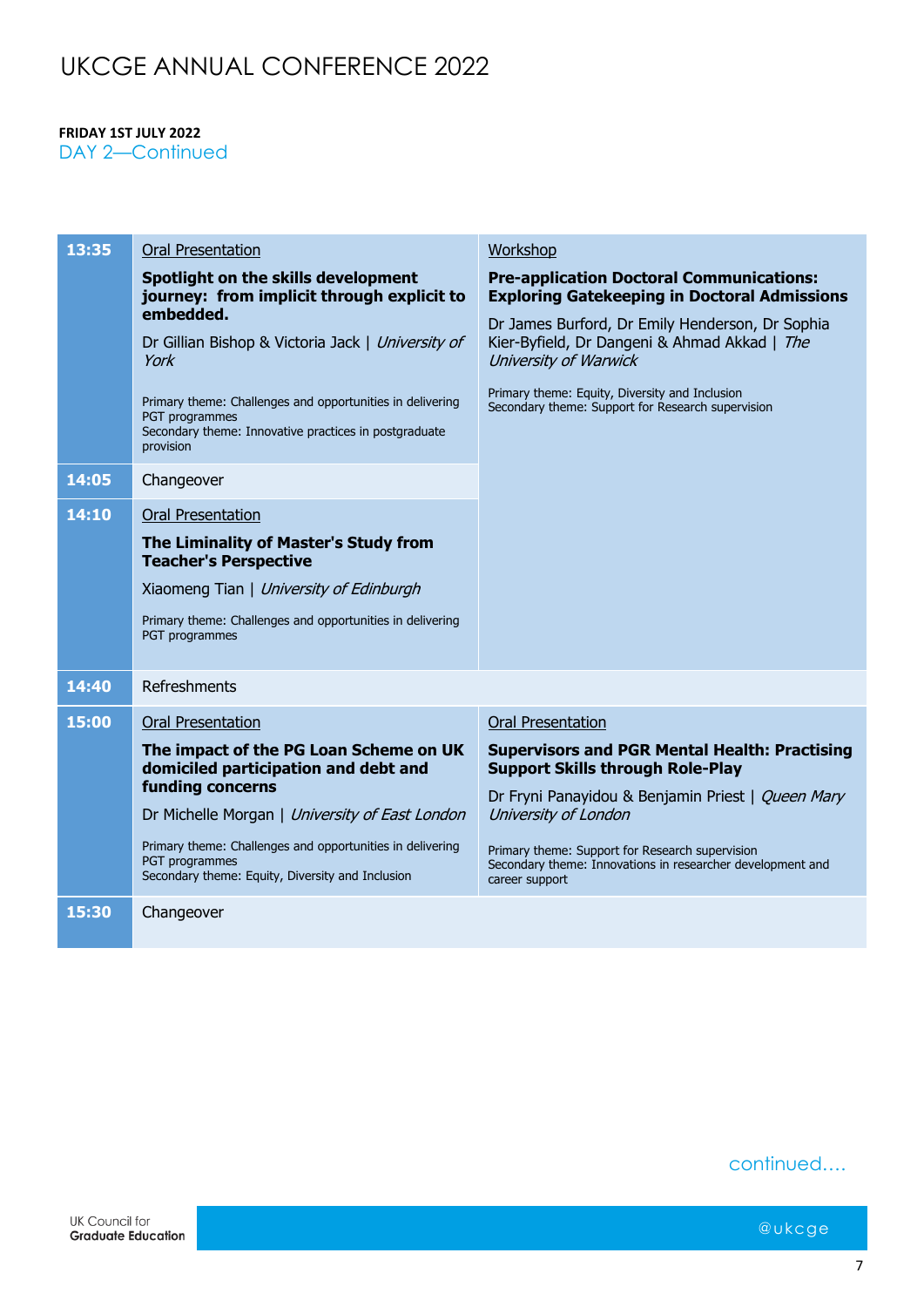#### **FRIDAY 1ST JULY 2022**

DAY 2-Continued

| 15:35 | Oral Presentation                                                                                                                                                                                                      | Oral Presentation                                                                                                                                                                            |
|-------|------------------------------------------------------------------------------------------------------------------------------------------------------------------------------------------------------------------------|----------------------------------------------------------------------------------------------------------------------------------------------------------------------------------------------|
|       | Imperial's new approach to doctoral<br>supervisor support and development                                                                                                                                              | Managing a new CDT: Challenges and<br><b>Opportunities</b>                                                                                                                                   |
|       | Dr Victoria Crossley, Dr Magdalena Jara & Dr<br>Caroline Hargreaves   Imperial College London<br>Primary theme: Support for Research supervision<br>Secondary theme: Innovative practices in postgraduate<br>provision | Dr Joanne Caldwell   University of Salford<br>Primary theme: Challenges and opportunities in delivering PGT<br>programmes<br>Secondary theme: Innovative practices in postgraduate provision |
| 16:05 | Changeover                                                                                                                                                                                                             |                                                                                                                                                                                              |
| 16:10 | <b>Plenary Presentation</b><br><b>Closing Conference Summary</b><br><b>UKCGE Executive Committee</b>                                                                                                                   |                                                                                                                                                                                              |
| 16:30 | Close & Departure                                                                                                                                                                                                      |                                                                                                                                                                                              |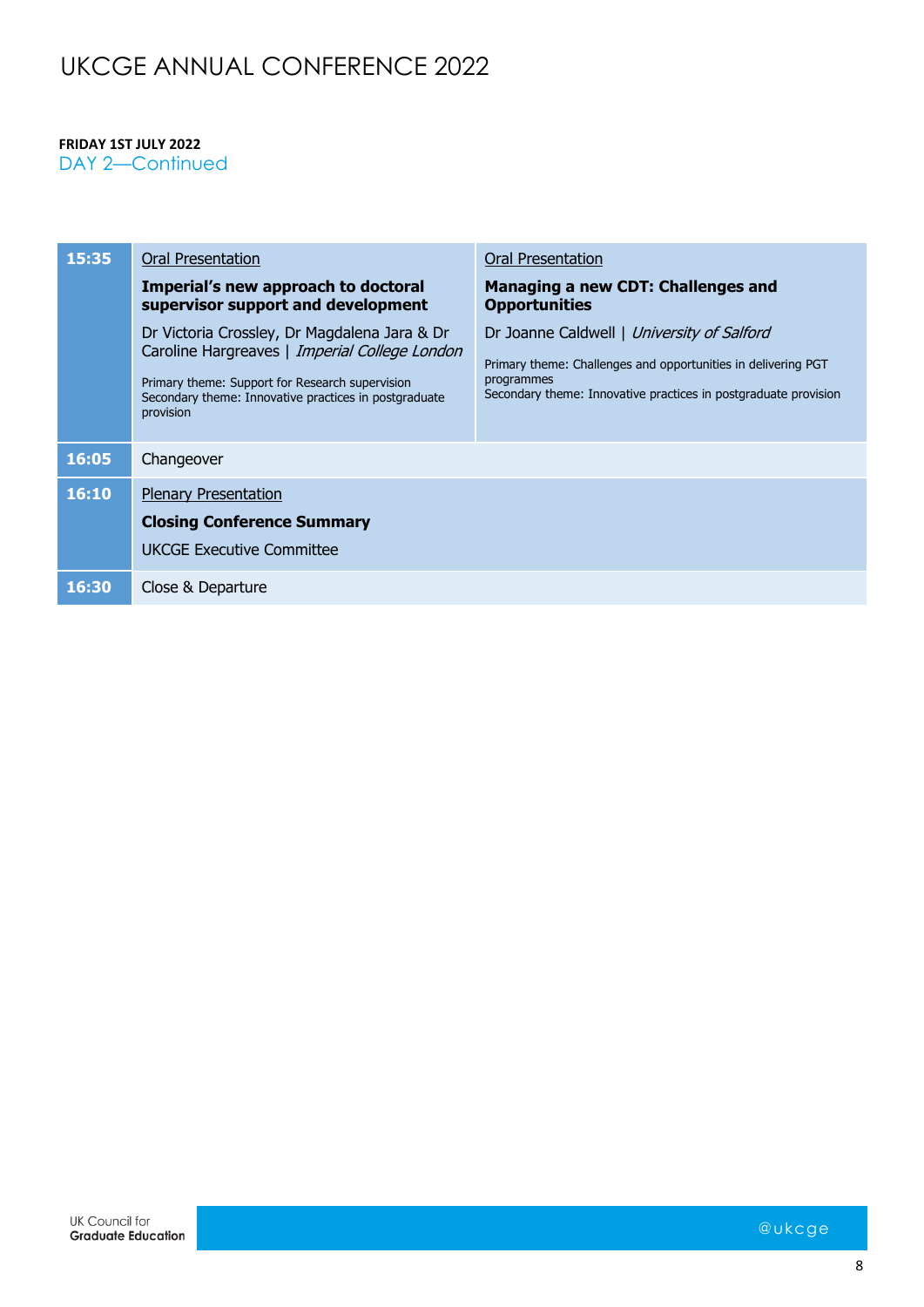### SMALL GROUP DISCUSSIONS—DAY 1

#### **THURSDAY 30TH JUNE 2022: 11:35 –12:35**

Each discussion lasts 30minutes. Delegates will have opportunity to attend two discussions during the session.

| <b>Small Group Discussion</b><br><b>Enhancing Masters</b><br><b>Dissertation Supervision:</b><br>a peer training and<br>support model for<br>supervisors<br>Dr Neneh Rowa-Dewar,<br>Emilie McSwiggan,<br>Dr Neil Lent, Aimee & Neil<br>Chalmers  <br>University of Edinburgh<br>Primary theme: Support for Research<br>supervision<br>Secondary theme: Challenges and<br>opportunities in | <b>Small Group Discussion</b><br>with disabilities<br>O'Connor, Dr Helen Bowes<br>The Open University<br><b>Inclusion</b> | <b>Exploring accessibility and</b><br>outcomes for PGR students<br>Prof Lindsay O'Dell, Dr Grainne<br>Catton, Dr Inma Alvarez, Prof<br>Sara Haslam, Dr Rachael Luck,<br>Dr Nicoleta Tipi & Dr Janet Grey<br>Primary theme: Equity, Diversity and | <b>Small Group Discussion</b><br><b>Can Artificial Intelligence</b><br><b>Bridge Gaps Amongst Mature</b><br><b>Students in Higher Education?</b><br>Dr Julie Moonga   King's College<br>London<br>Primary theme: Innovative practices in post-<br>graduate provision<br>Secondary theme: Challenges and<br>opportunities in delivering PGT<br>programmes |
|-------------------------------------------------------------------------------------------------------------------------------------------------------------------------------------------------------------------------------------------------------------------------------------------------------------------------------------------------------------------------------------------|---------------------------------------------------------------------------------------------------------------------------|--------------------------------------------------------------------------------------------------------------------------------------------------------------------------------------------------------------------------------------------------|----------------------------------------------------------------------------------------------------------------------------------------------------------------------------------------------------------------------------------------------------------------------------------------------------------------------------------------------------------|
| <b>Small Group Discussion</b><br><b>Teaching and assessing a PGT</b><br>Marketing module to support a local<br><b>business</b><br>Dr Wendy Tabrizi   Aston University<br>Primary theme: Innovative practices in postgraduate<br>provision<br>Secondary theme: Challenges and opportunities in<br>delivering PGT programmes                                                                |                                                                                                                           | <b>Small Group Discussion</b><br>songwriting education<br>Performance<br>grammes                                                                                                                                                                 | Partnership pedagogy in postgraduate<br>Jonathan Whiskerd   Institute of Contemporary Music<br>Primary theme: Challenges and opportunities in delivering PGT pro-<br>Secondary theme: Innovative practices in postgraduate provision                                                                                                                     |